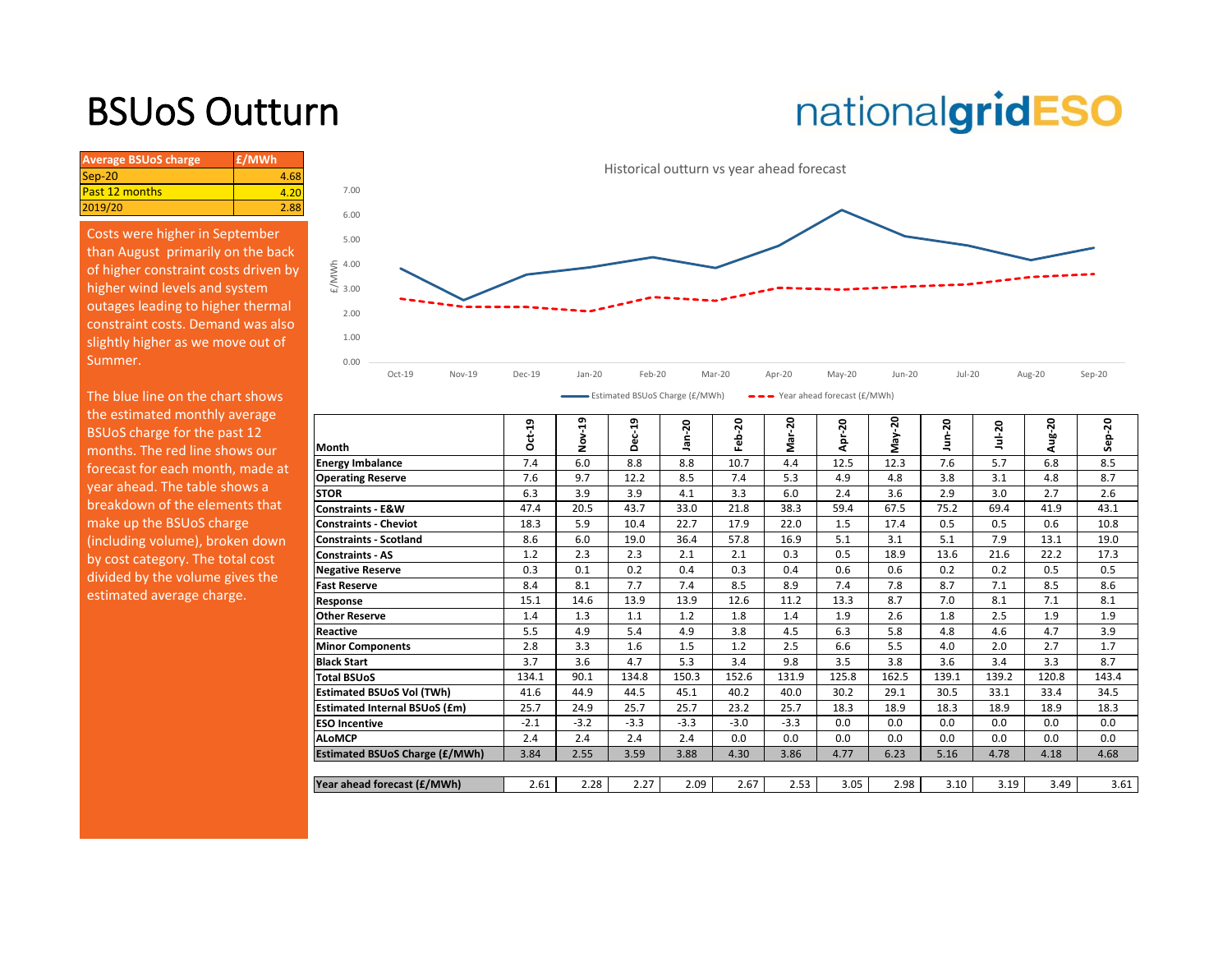### BSUoS Forecast

## nationalgridESO

| <b>Average BSUoS charge</b>                     | £/MWh |                                                  |
|-------------------------------------------------|-------|--------------------------------------------------|
| $Oct-20$                                        | 4.10  |                                                  |
| 2020/21                                         | 3.98  |                                                  |
| 2021/22                                         | 3.06  | 4.50                                             |
| <b>Next 12 months</b>                           | 3.31  |                                                  |
| As we move towards winter and naturally         |       | 4.00                                             |
| higher demand levels, we don't expect to see    |       |                                                  |
| the same types of additional costs brought      |       | 3.50                                             |
| about by managing the system during             |       |                                                  |
| extremely low demand periods. For November      |       | 3.00                                             |
| the additional costs were the same across all 3 |       |                                                  |
| demand scenarios. We are therefore returning    |       | 2.50                                             |
| to producing a single best view of BSUoS per    |       |                                                  |
| month.                                          |       | 2.00                                             |
|                                                 |       |                                                  |
| We have added an additional line to the         |       | 1.50                                             |
| forecast from Apr 21 to Mar 22 to account for   |       |                                                  |
| the deferred BSUoS as per CMP345/350.           |       |                                                  |
|                                                 |       | 1.00                                             |
| Accelerated Loss of Mains Change Programme:     |       |                                                  |
| the cost recovery process for the Accelerated   |       | 0.50                                             |
| Loss of Mains Change Program has been           |       |                                                  |
| paused as per the following update from the     |       | 0.00                                             |
| last TCMF:                                      |       | $Oct-20$<br>Nov-2                                |
| With £4m recovery in FY19/20 covering the       |       |                                                  |
| cost of works completed todate, we'll continue  |       |                                                  |
| to hold-off charging until costs surpass this   |       |                                                  |
| level                                           |       |                                                  |
| The forecast charge has been removed until      |       | Month                                            |
| January but this is subject to change based on  |       | <b>Energy Imbalance</b>                          |
| the progress of the work.                       |       | <b>Operating Reserve</b>                         |
|                                                 |       | <b>STOR</b>                                      |
| Changes have been made to the ESO incetive      |       | Constraints                                      |
| scheme element of the BSUoS charge, details     |       | <b>Negative Reserve</b><br><b>Fast Reserve</b>   |
| can be found in the Ofgem letter:               |       | Response                                         |
| https://www.ofgem.gov.uk/system/files/docs/     |       | <b>Other Reserve</b>                             |
| 2019/10/authoritys consent new.pdf              |       | Reactive                                         |
|                                                 |       | <b>Minor Component</b>                           |
|                                                 |       | <b>Black Start</b>                               |
|                                                 |       | <b>Total BSUoS</b>                               |
|                                                 |       | <b>Esitmated BSUoS</b>                           |
|                                                 |       | <b>Estimated Interna</b><br><b>ESO Incentive</b> |
|                                                 |       | <b>ALoMCP</b>                                    |
|                                                 |       | CMP345/350 Defe                                  |
|                                                 |       | <b>Esitimated BSUoS</b>                          |
|                                                 |       |                                                  |
|                                                 |       | <b>High Error Band (f</b><br>Low Error Band (£   |
|                                                 |       |                                                  |
|                                                 |       |                                                  |

24 month rolling forecast with error bands

Oct-20 Nov-20 Dec-20 Jan-21 Feb-21 Mar-21 Apr-21 May-21 Jun-21 Jul-21 Aug-21 Sep-21 Oct-21 Nov-21 Dec-21 Jan-22 Feb-22 Mar-22 Apr-22 May-22 Jun-22 Jul-22 Aug-22 Sep-22

| -Esitimated BSUoS Charge (£/MWh) |        |                |       |         |           |          |        |                |         |          |        |                        |       |                    |                 |         |         |        |      |          |        |            |       |         |  |
|----------------------------------|--------|----------------|-------|---------|-----------|----------|--------|----------------|---------|----------|--------|------------------------|-------|--------------------|-----------------|---------|---------|--------|------|----------|--------|------------|-------|---------|--|
| Month                            | Oct-20 | $\overline{2}$ | 20    | $an-21$ | ដ<br>Feb. | $Mar-21$ | Apr-21 | $\overline{a}$ | $un-21$ | $Jul-21$ | Aug-21 | $\overline{a}$<br>Sep- |       | $\ddot{ }$<br>Nov- | $\overline{21}$ | 22<br>â | 22<br>숌 | Mar-22 | 2    | $May-22$ | Jun-22 | $JuL - 22$ | 2     | $ep-22$ |  |
| <b>Energy Imbalance</b>          | 10.5   | 8.9            | 9.1   | 9.9     | 11.0      | 9.0      | 5.5    | 7.9            | 8.2     | 9.3      | 8.7    | 10.1                   | 11.3  | 10.9               | 11.1            | 11.9    | 12.8    | $-1.2$ | 5.5  | 7.9      | 8.2    | 9.3        | 8.7   | 10.1    |  |
| <b>Operating Reserve</b>         | 7.8    | 7.2            | 7.1   | 5.4     | 4.6       | 4.0      | 8.3    | 9.0            | 5.8     | 7.0      | 8.2    | 14.1                   | 16.4  | 16.1               | 11.9            | 10.1    | 12.9    | 13.2   | 8.3  | 9.0      | 5.8    | 7.0        | 8.2   | 14.1    |  |
| <b>STOR</b>                      | 2.8    | 3.5            | 3.4   | 3.5     | 2.8       | 3.3      | 5.2    | 5.6            | 5.4     | 6.0      | 5.8    | 6.3                    | 6.2   | 7.4                | 7.5             | 7.6     | 6.5     | 7.4    | 5.2  | 5.6      | 5.4    | 6.0        | 5.8   | 6.3     |  |
| <b>Constraints</b>               | 75.2   | 82.5           | 74.6  | 67.9    | 70.6      | 57.3     | 38.9   | 39.5           | 39.2    | 40.5     | 49.5   | 53.1                   | 56.0  | 52.6               | 46.5            | 39.8    | 45.3    | 41.6   | 38.9 | 39.5     | 39.2   | 40.5       | 49.5  | 53.1    |  |
| <b>Negative Reserve</b>          | 1.1    | 0.5            | 0.5   | 0.6     | 0.1       | 0.2      | 0.4    | 0.9            | 1.6     | 1.8      | 1.7    | 1.8                    | 1.2   | 0.5                | 0.5             | 0.6     | 0.1     | 0.2    | 0.4  | 0.9      | 1.6    | 1.8        | 1.7   | 1.8     |  |
| <b>Fast Reserve</b>              | 8.5    | 9.4            | 10.0  | 10.3    | 8.7       | 9.7      | 9.0    | 9.0            | 8.8     | 9.1      | 9.6    | 8.8                    | 9.1   | 9.4                | 10.0            | 10.3    | 8.7     | 9.7    | 9.0  | 9.0      | 8.8    | 9.1        | 9.6   | 8.8     |  |
| Response                         | 9.2    | 8.2            | 8.2   | 8.0     | 7.7       | 8.3      | 11.8   | 12.6           | 11.9    | 12.6     | 13.1   | 11.3                   | 11.2  | 11.2               | 11.3            | 11.1    | 10.5    | 11.4   | 11.8 | 12.6     | 11.9   | 12.6       | 13.1  | 11.3    |  |
| Other Reserve                    | 1.0    | 0.9            | 0.9   | 0.9     | 0.9       | 1.0      | 1.1    | 0.9            | 1.0     | 1.2      | 1.3    | 1.0                    | 0.9   | 0.9                | 0.9             | 0.9     | 0.9     | 1.0    | 1.1  | 0.9      | 1.0    | 1.2        | 1.3   | 1.0     |  |
| Reactive                         | 6.3    | 6.5            | 7.1   | 7.0     | 5.7       | 6.1      | 6.7    | 7.5            | 7.0     | 6.9      | 6.8    | 6.6                    | 6.7   | 6.5                | 7.1             | 7.0     | 5.7     | 6.1    | 6.7  | 7.5      | 7.0    | 6.9        | 6.8   | 6.6     |  |
| <b>Minor Components</b>          | 2.0    | 2.0            | 2.5   | 1.0     | 2.3       | 0.3      | 3.0    | 3.0            | 2.6     | 2.6      | 1.5    | 1.1                    | 2.1   | 0.6                | 1.0             | $-0.6$  | 2.3     | 0.3    | 3.0  | 3.0      | 2.6    | 2.6        | 1.5   | 1.1     |  |
| Black Start                      | 3.7    | 3.7            | 3.8   | 3.8     | 3.8       | 3.8      | 3.8    | 3.8            | 3.8     | 3.8      | 3.8    | 3.8                    | 3.8   | 3.8                | 3.8             | 3.8     | 3.8     | 3.8    | 3.8  | 3.9      | 3.9    | 3.9        | 3.9   | 3.9     |  |
| <b>Total BSUoS</b>               | 139.2  | 135.3          | 127.2 | 118.2   | 118.2     | 103.1    | 93.7   | 99.5           | 95.5    | 100.7    | 110.0  | 117.9                  | 125.0 | 119.9              | 111.6           | 102.6   | 109.5   | 93.6   | 93.8 | 99.5     | 95.5   | 100.       | 110.0 | 118.0   |  |
| <b>Esitmated BSUoS Vol (TWh)</b> | 38.6   | 43.9           | 45.8  | 45.4    | 42.2      | 45.3     | 38.7   | 39.5           | 36.6    | 37.1     | 37.4   | 39.1                   | 42.4  | 47.9               | 49.7            | 49.0    | 46.6    | 50.7   | 38.7 | 39.5     | 36.6   | 37.1       | 37.4  | 39.1    |  |
| Estimated Internal BSUoS (£m)    | 18.9   | 18.3           | 18.9  | 18.9    | 17.1      | 18.9     | 18.4   | 19.0           | 18.4    | 19.0     | 19.0   | 18.4                   | 19.0  | 18.4               | 19.0            | 19.0    | 17.2    | 19.0   | 18.4 | 19.0     | 18.4   | 19.0       | 19.0  | 18.4    |  |
| <b>ESO Incentive</b>             | 0.0    | 0.0            | 0.0   | 1.5     | 1.3       | 1.5      | 1.0    | 1.0            | 1.0     | 1.0      | 1.0    | 1.0                    | 1.0   | 1.0                | 1.0             | 1.0     | 0.9     | 1.0    | 1.0  | 1.0      | 1.0    | 1.0        | 1.0   | 1.0     |  |
| <b>ALoMCP</b>                    | 0.0    | 0.0            | 0.0   | 4.8     | 4.8       | 4.8      | 4.8    | 4.8            | 4.8     | 4.8      | 4.8    | 4.8                    | 4.8   | 4.8                | 4.8             | 4.8     | 4.8     | 4.8    | 4.8  | 4.8      | 4.8    | 0.0        | 0.0   | 0.0     |  |
| CMP345/350 Deferred Costs        |        |                |       |         |           |          | 1.3    | 1.4            | 1.3     | 1.4      | 1.4    | 1.3                    | 1.4   | 1.3                | 1.4             | 1.4     | 1.2     | 1.4    |      |          |        |            |       |         |  |
| Esitimated BSUoS Charge (£/MWh)  | 4.10   | 3.50           | 3.19  | 3.16    | 3.35      | 2.83     | 3.08   | 3.18           | 3.30    | 3.42     | 3.64   | 3.67                   | 3.56  | 3.04               | 2.77            | 2.63    | 2.87    | 2.36   | 3.05 | 3.15     | 3.27   | 3.25       | 3.48  | 3.51    |  |
|                                  |        |                |       |         |           |          |        |                |         |          |        |                        |       |                    |                 |         |         |        |      |          |        |            |       |         |  |

|                         |  |  |  |  |  |  |  |  |  |  |  | 1.49 1.84 2.12 1.13 1.15 1.24 2.69 2.75 2.73 2.78 2.79 2.76 2.7782 2.69914 2.70741 2.74365 2.66286 2.90889 1.69147 1.85556 1.89869 1.94281 1.94402 | 1.944021959 |
|-------------------------|--|--|--|--|--|--|--|--|--|--|--|----------------------------------------------------------------------------------------------------------------------------------------------------|-------------|
| High Error Band (£/MWh) |  |  |  |  |  |  |  |  |  |  |  |                                                                                                                                                    | 0.50        |
| Low Error Band (£/MWh)  |  |  |  |  |  |  |  |  |  |  |  | 3.73 3.12 1.58 1.47 1.41 1.66 1.36 1.53 1.62 1.73 1.83 2.08 2.15 2.08 1.50 1.20 0.93 1.06 0.41 1.08 1.13 1.25 1.23                                 |             |